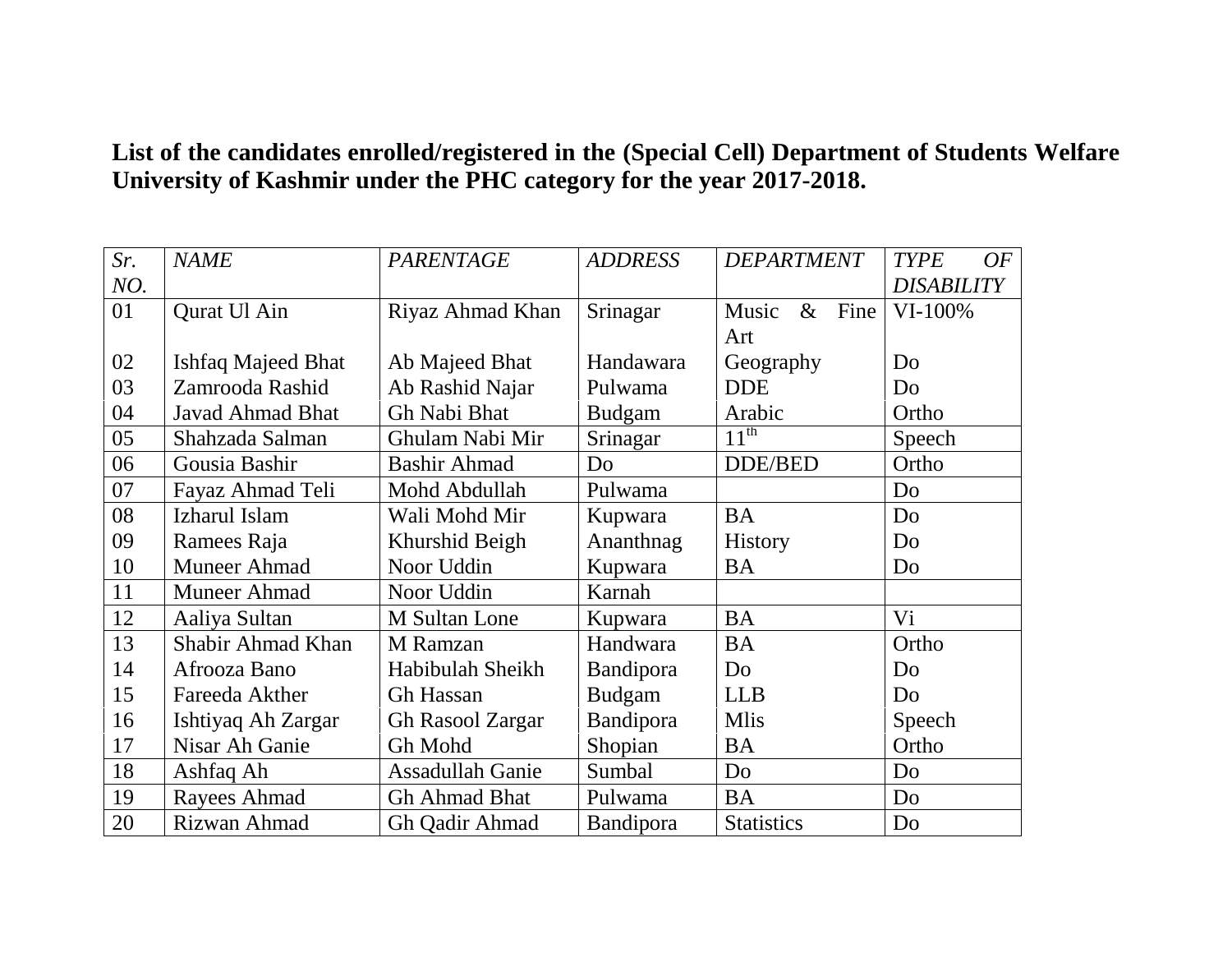| 21 | <b>Altaf Hussain</b>       | M Jaffar         | Pattan         | Llb            | Do             |
|----|----------------------------|------------------|----------------|----------------|----------------|
| 22 | <b>Firdous Gul</b>         | Gh Mohd          | Srinagar       |                | Vi             |
| 23 | Shahbaz Hussain            | Manzoor Ah Dar   | <b>Budgam</b>  | Urdu           |                |
| 24 | Ruby Jan                   | Ab Majeed Margay | Pulwama        | Do             | Ortho          |
| 25 | Tabassum Maqbool           | M Maqbool        | D <sub>o</sub> | Sociology      | Do             |
| 26 | <b>Showkat Ahmad</b>       | Gh Nabi Wani     | Ganderbal      | Merc           | Do             |
| 27 | Aamir Hussain              | <b>Gh Rasool</b> | Ananthnag      | <b>MA</b>      | Do             |
| 28 | Sameer Ahmad               | Ab Karim Wagay   | Shopian        | Math           | V <sub>i</sub> |
| 29 | M Altaf Mir                | Gh Mohd          | Tangmarg       | <b>History</b> | Do             |
| 30 | <b>Shabir Ahmad Rather</b> | Ali Mohd Mir     | Pulwama        | Urdu           | Ortho          |
| 31 | Ashaq Hussain              | M Shaban         | D <sub>o</sub> | M.Com          | Vi             |
| 32 | Farooq Nabi Mir            | Gh Nabi Mir      | Kupwara        | <b>MCA</b>     | Orth           |
| 33 | <b>Shafaq Banday</b>       | Siraj Ud Din     | Srinagar       | Do             | Vi             |
| 34 | <b>Bilal Ahmad</b>         | Ahmad<br>Manzoor | <b>Budgam</b>  | Sociology      |                |
|    |                            | Dar              |                |                |                |
| 35 | <b>Tanveer Ahmad Bhat</b>  | M Sadiq Bhat     | D <sub>0</sub> | <b>BA</b>      | Ortho          |
| 36 | Ahmad<br><b>Manzoor</b>    |                  | Kupwara        | <b>MCA</b>     | Vi             |
|    | Lone                       |                  |                |                |                |
| 37 | Abid Rashid                | Ab Rashid Baba   | Baramulla      |                | Vi             |
| 38 | <b>Arshid Hamid</b>        | Ab Hamid         | Tangmarg       | <b>MPhil</b>   | Ortho          |
| 39 | UmarMaqbool                | M Maqbool Wani   | <b>Budgam</b>  | History        | Vi             |
| 40 | Imtiyaz Ah Mantoo          | Nazir Ahmad      | Shopian        | Chemistry      | Ortho          |
| 41 | M Altaf Ganie              | Ab Kabir         | Ganderbal      | <b>MA</b>      | Do             |
| 42 | Javid Ahmad                | Ab Aziz Khanday  | Kishtwar       | <b>BA</b>      | Do             |
| 43 | Sameer Mohi Ud Din         | Gh Mohi Ud Din   | Budgam         | <b>B</b> sc    | Do             |
|    | <b>Bhat</b>                |                  |                |                |                |
| 44 | Aabida Gul                 | Gh Mohd Wani     | Tangmarg       | <b>MA</b>      | D <sub>o</sub> |
| 45 | Fayaz Ahmad Khan           | Ghulam Nabi Khan | Hardushoora    | <b>Bed</b>     | Multiple       |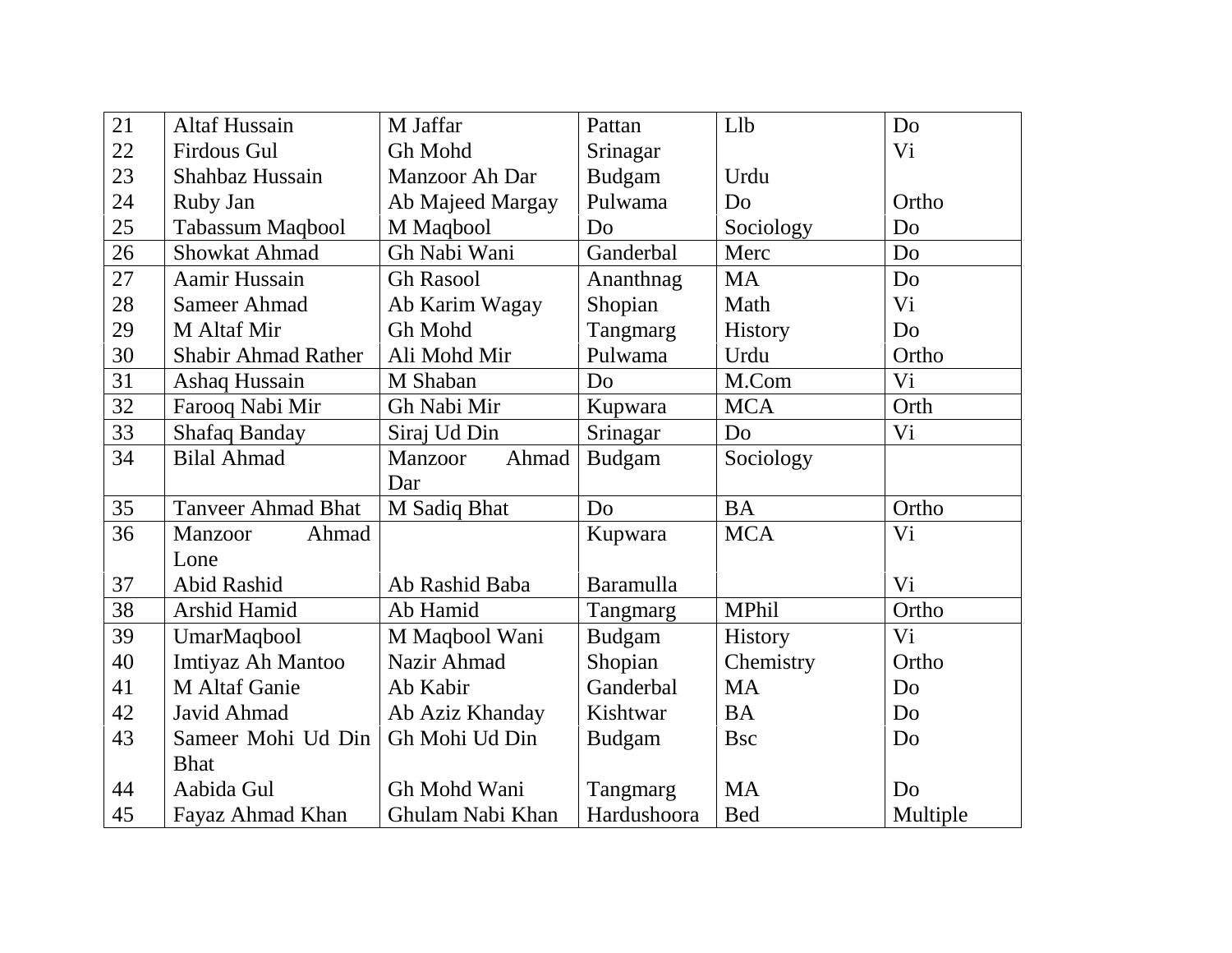|    |                             |                           | Tangmarg         | <b>DDE</b>            |                |
|----|-----------------------------|---------------------------|------------------|-----------------------|----------------|
| 46 | Gousia Akther               | Mohd Akbar Rather         | Kulgan           | <b>Bed</b>            | Ortho          |
|    |                             |                           | Ananthnag        |                       |                |
| 47 | Mohammad<br>Yaqoob          | Mohammad                  | Ganastan         | Urdu                  | Ortho          |
|    | Baig                        | Maqbool                   | Sumbal           | <b>DDE</b>            |                |
| 47 | Amina Akther                | Mohammad Ibrahim          | Bandipora        |                       | Ortho          |
| 48 | Syed Mohd Abbas             | <b>Syed Manzoor</b>       | Pulwama          | PhD                   |                |
|    |                             |                           |                  | Zoology               |                |
| 49 | <b>Altaf Hussain Ganaie</b> | <b>Mohd Jaffar Ganaie</b> | Pattan           | Llb                   | Do             |
| 50 | <b>Rayees Ahmed</b>         | Gulzar<br>Ahmed           | Srinagar         | Fine<br>Music<br>$\&$ | <b>MR</b>      |
|    |                             | Khuroo                    |                  | Art                   |                |
| 51 | Zulafkar Ahmed              | Mohd Hanief Khan          | Poonch           | L1b                   |                |
| 52 | <b>Taqadus Nissar</b>       | <b>Nissar Ahmed Wani</b>  | Chattabal        | 12th                  | Ortho          |
| 53 | <b>Showket Ahmed</b>        | Gh Mohd Sheikh            | Dooru            | 2nd Yr.               | Ortho          |
| 54 | <b>Reyaz Ahmed Bhat</b>     | <b>Gh Rasool Bhat</b>     | Ganderbal        | Education             | Vi             |
| 55 | Abas Khaliq Mir             | Ab Khaliq Mir             | Kupwara          | <b>History</b>        | Do             |
| 56 | Tajamul Islam Wani          | Mohd Shaban Wani          | Beerwah          | Kashmiri              | D <sub>o</sub> |
| 57 | Mohd Arif Wani              | M sultan Wani             | Srinagar         | Chemistry             | Locomotor      |
| 58 | Gowhar Manzoor              | Ahmad<br>Manzoor          | Ganderbal        | Psychology            | Ortho          |
|    | Tantary                     | Tantary                   |                  |                       |                |
| 59 | Tajamul Islam               | M Shaban Wani             | Beerwah          | Kashmiri              | D <sub>0</sub> |
| 60 | <b>Gowhar Ahmad</b>         | Ab Rehman                 | Kulgam           | Urdu                  | Vi             |
|    | Ganaie                      |                           |                  |                       |                |
| 61 | <b>Hakim Omar Nisar</b>     | Hakim Nissar Wani         | Baramulla        | English               | Ortho          |
| 62 | M Azim Malla                | M Yousuf Malla            | Pulwama          | Arabic                | Vi             |
| 63 | Zahoor Ahmad Wani           | Ab Ahad Wani              | Ganderbal        | English               | Ortho          |
| 64 | <b>Taful Firdous Guru</b>   | Firdous Ahmad             | <b>Baramulla</b> | Polt.Science          | Vi             |
|    |                             | Guru                      |                  |                       |                |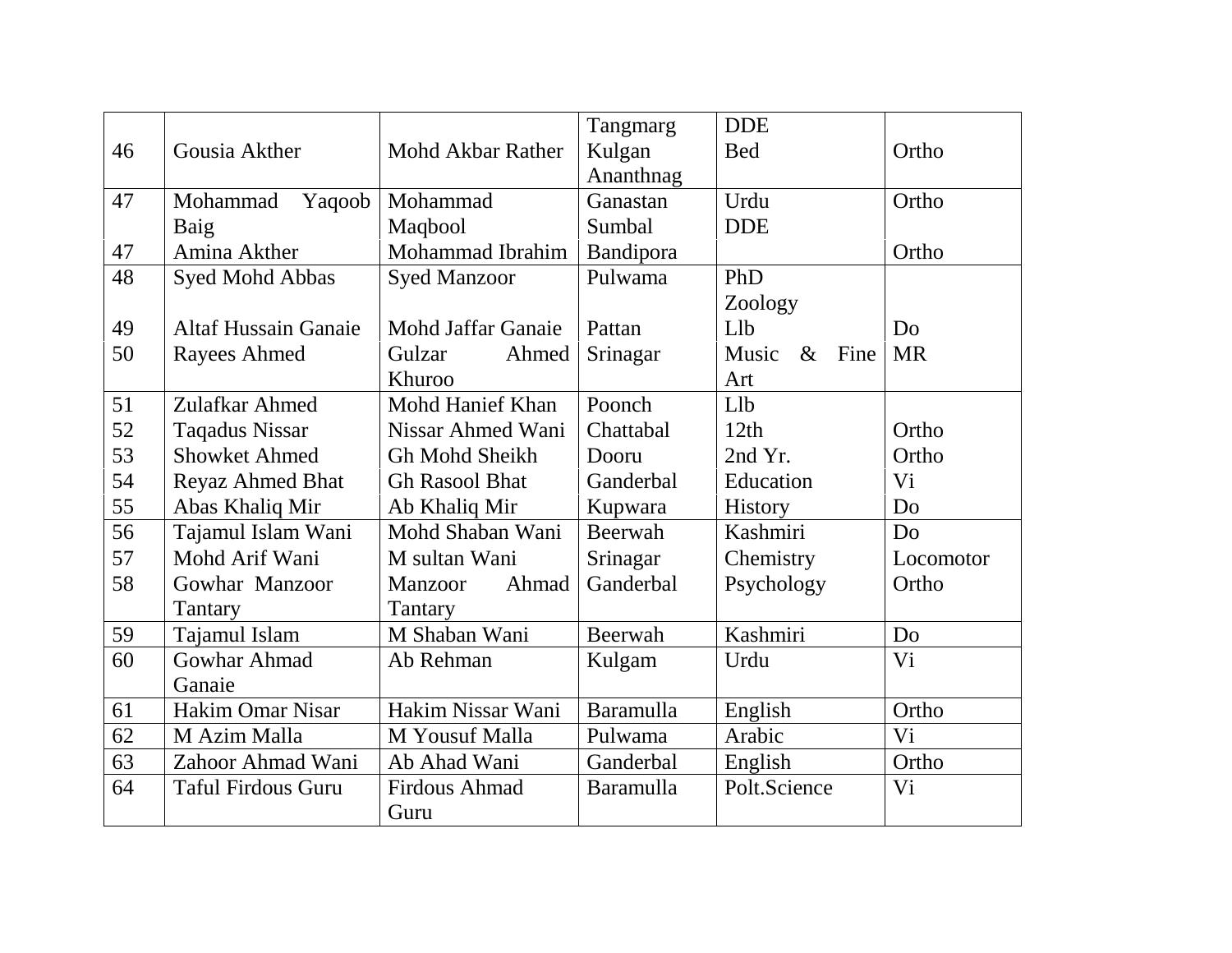| 65 | Jahangir Ahmad Dar       | M Yousuf Dar                    | Bandipore                  | Kashmiri                           | Ortho             |
|----|--------------------------|---------------------------------|----------------------------|------------------------------------|-------------------|
| 66 | Nusrat jahan Mir         | M Assadullah Mir                | Bandipore                  | <b>Botany</b>                      | Vi                |
| 67 | <b>Anarath Farooq</b>    | Farooq Ahmad<br>Pandith         | Pattan                     | <b>MTHM</b>                        | Ortho             |
| 68 | <b>Tanveera Nazir</b>    | Nazir Ahmad Dar                 | Kulgam                     | Education<br>(Course<br>completed) | D <sub>o</sub>    |
| 69 | Ishfaq Ahmad Hajam       | Ab Gani Hajam                   | Handwara                   | Math                               | D <sub>o</sub>    |
| 70 | Asif hussain jan         | Masood ahmad jan                | bandipora                  | <b>Maths</b>                       | Locomotor<br>40 % |
| 71 | Jahangir Ahmad Dar       | M.Yousuf Dar                    | Shilvat<br>Sonawari        | Kashmiri                           | Ortho             |
| 72 | Asif Hussain Jan         | Masood Ahmad Jan                | Bandipora                  | Math<br><b>Ist</b>                 | Locomotor<br>40%  |
| 73 | Bilal Ahmad Sofi         | Abdul Aziz Sofi                 | Srinagar                   | <b>GDC</b> Ganderbal               | VI<br>75%         |
| 74 | <b>Shafat Ahmad Sofi</b> | Abdul Aziz Sofi                 | Srinagar                   | D <sub>o</sub>                     | <b>VI</b><br>75%  |
| 77 | Aamer Ahmad<br>Ahanger   | <b>Manzoor Ahmad</b><br>Ahanger | <b>Bakura</b><br>Ganderbal | Psychology                         |                   |
| 78 | Zaid bi abid             | Zanul-abidin                    | Zainakote                  | Computer<br>Ist sem/MCA            | Spech, 75%        |
| 79 | Abida Khaliq             | Abdul Khaliq Dar                | Magam,                     | Ma, Completed                      | OH, 50%           |
|    |                          |                                 | Handwara                   |                                    |                   |
| 80 | Zaid-bin-Abid            | Zain-ul-Abidien                 | Srinagar                   | MCA 1st Yr.                        | Speech 75%        |
| 81 | Fayaz Ahmad War          | Gh Mohd War                     | Kupwara                    | Ba, 3rd Yr                         | Ortho 60%         |